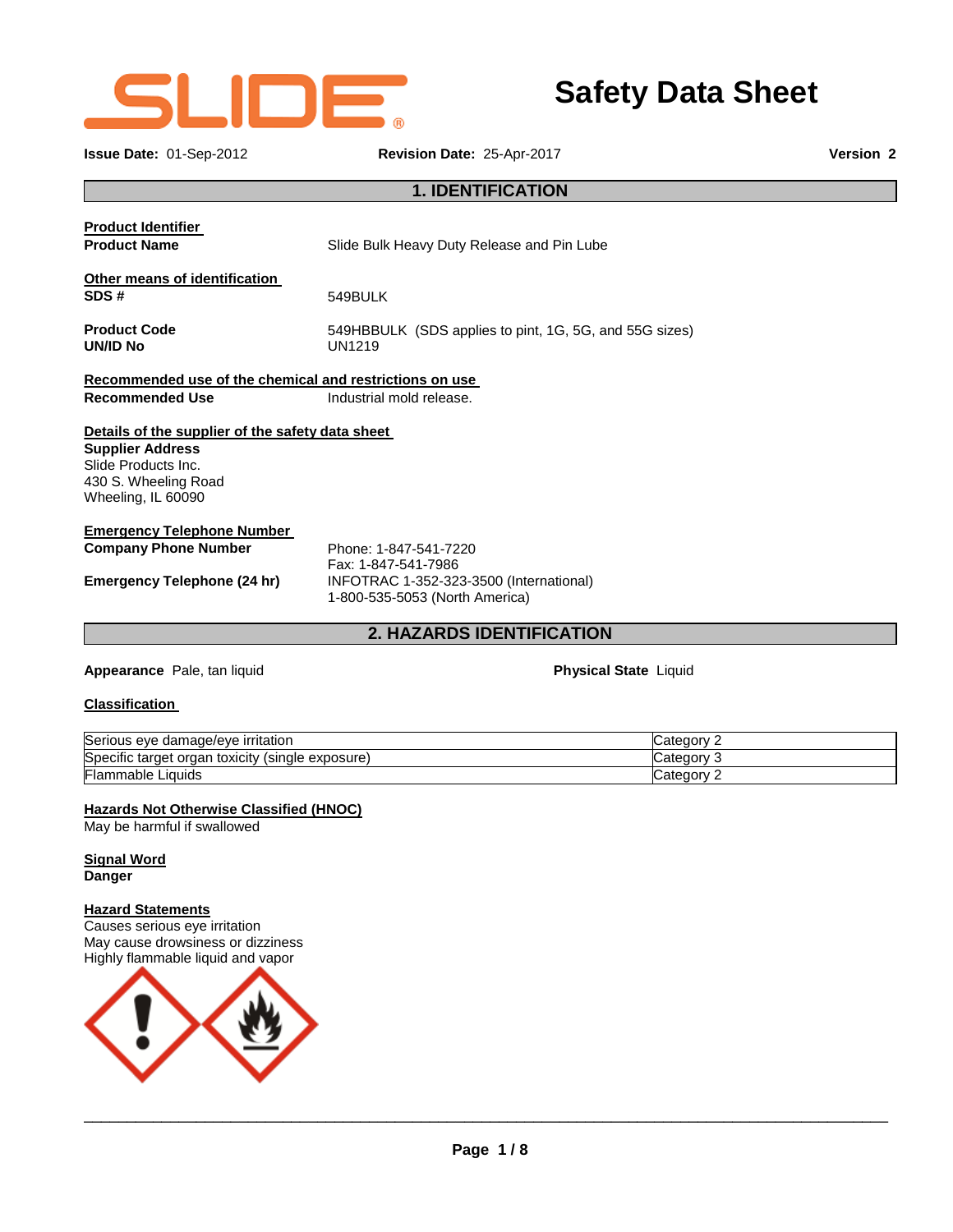#### \_\_\_\_\_\_\_\_\_\_\_\_\_\_\_\_\_\_\_\_\_\_\_\_\_\_\_\_\_\_\_\_\_\_\_\_\_\_\_\_\_\_\_\_\_\_\_\_\_\_\_\_\_\_\_\_\_\_\_\_\_\_\_\_\_\_\_\_\_\_\_\_\_\_\_\_\_\_\_\_\_\_\_\_\_\_\_\_\_\_\_\_\_ **Precautionary Statements - Prevention**

Wash face, hands and any exposed skin thoroughly after handling Avoid breathing dust/fume/gas/mist/vapors/spray Use only outdoors or in a well-ventilated area Keep away from heat/sparks/open flames/hot surfaces. — No smoking Keep container tightly closed Ground/bond container and receiving equipment Use explosion-proof equipment Use only non-sparking tools Take precautionary measures against static discharge Keep cool Wear protective gloves/protective clothing/eye protection/face protection

### **Precautionary Statements - Response**

IF IN EYES: Rinse cautiously with water for several minutes. Remove contact lenses, if present and easy to do. Continue rinsing If eye irritation persists: Get medical advice/attention

IF ON SKIN (or hair): Remove/Take off immediately all contaminated clothing. Rinse skin with water/shower

IF INHALED: Remove victim to fresh air and keep at rest in a position comfortable for breathing

IN CASE OF FIRE: Use CO2, dry chemical, or foam for extinction

### **Precautionary Statements - Storage**

Store locked up Store in a well-ventilated place. Keep container tightly closed

### **Precautionary Statements - Disposal**

Dispose of contents/container to an approved waste disposal plant

### **3. COMPOSITION/INFORMATION ON INGREDIENTS**

| <b>Chemical Name</b>        | <b>CAS No</b> | Weight-% |
|-----------------------------|---------------|----------|
| Alcohol<br><b>Isopropyl</b> | 67-63-0       | 90-99    |
| Polyalkylene Glycol         | 9003-13-8     | $-10$    |

\*\*If Chemical Name/CAS No is "proprietary" and/or Weight-% is listed as a range, the specific chemical identity and/or percentage of composition has been withheld as a trade secret.\*\*

### **4. FIRST-AID MEASURES**

#### **First Aid Measures**

| <b>Eye Contact</b>                  | Rinse cautiously with water for several minutes. Remove contact lenses, if present and<br>easy to do. Continue rinsing. If eye irritation persists: Get medical advice/attention. |
|-------------------------------------|-----------------------------------------------------------------------------------------------------------------------------------------------------------------------------------|
| <b>Skin Contact</b>                 | Remove/Take off immediately all contaminated clothing. Rinse skin with water/shower.<br>Wash contaminated clothing before reuse.                                                  |
| <b>Inhalation</b>                   | Remove victim to fresh air and keep at rest in a position comfortable for breathing.                                                                                              |
| Ingestion                           | Clean mouth with water and drink afterwards plenty of water.                                                                                                                      |
| Most important symptoms and effects |                                                                                                                                                                                   |

| Symptoms | May be harmful if swallowed. Causes serious eye irritation. May cause drowsiness or |
|----------|-------------------------------------------------------------------------------------|
|          | dizziness.                                                                          |

### **Indication of any immediate medical attention and special treatment needed**

**Notes to Physician**  Treat symptomatically.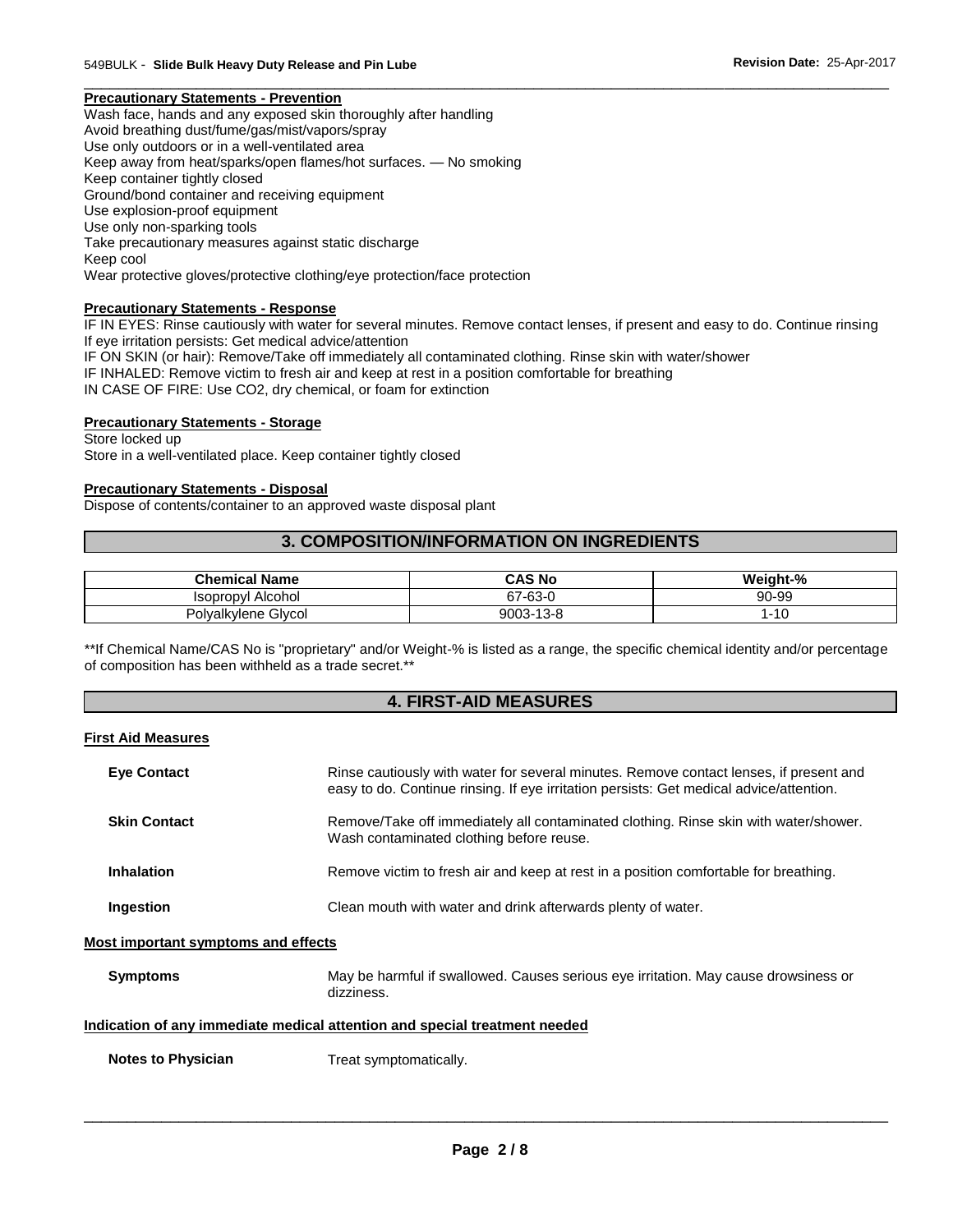### \_\_\_\_\_\_\_\_\_\_\_\_\_\_\_\_\_\_\_\_\_\_\_\_\_\_\_\_\_\_\_\_\_\_\_\_\_\_\_\_\_\_\_\_\_\_\_\_\_\_\_\_\_\_\_\_\_\_\_\_\_\_\_\_\_\_\_\_\_\_\_\_\_\_\_\_\_\_\_\_\_\_\_\_\_\_\_\_\_\_\_\_\_ **5. FIRE-FIGHTING MEASURES**

### **Suitable Extinguishing Media**

Use extinguishing measures that are appropriate to local circumstances and the surrounding environment.

**Unsuitable Extinguishing Media** Not determined.

### **Specific Hazards Arising from the Chemical**

Concentrated vapors form HCI, HF and traces of Phosgene upon pyrolysis.

#### **Protective equipment and precautions for firefighters**

As in any fire, wear self-contained breathing apparatus pressure-demand, MSHA/NIOSH (approved or equivalent) and full protective gear.

### **6. ACCIDENTAL RELEASE MEASURES**

#### **Personal precautions, protective equipment and emergency procedures**

| <b>Personal Precautions</b>                          | Use personal protective equipment as required.                                                                                                                                         |  |  |
|------------------------------------------------------|----------------------------------------------------------------------------------------------------------------------------------------------------------------------------------------|--|--|
| Methods and material for containment and cleaning up |                                                                                                                                                                                        |  |  |
| <b>Methods for Containment</b>                       | Prevent further leakage or spillage if safe to do so.                                                                                                                                  |  |  |
| <b>Methods for Clean-Up</b>                          | Remove leaking container to outside disposal site.                                                                                                                                     |  |  |
|                                                      | <b>7. HANDLING AND STORAGE</b>                                                                                                                                                         |  |  |
| <b>Precautions for safe handling</b>                 |                                                                                                                                                                                        |  |  |
| <b>Advice on Safe Handling</b>                       | Handle in accordance with good industrial hygiene and safety practice. Wash face, hands,<br>and any exposed skin thoroughly after handling. Wear protective gloves/protective clothing |  |  |

ve clothing and eye/face protection. Avoid breathing dust/fume/gas/mist/vapors/spray. Use only outdoors or in a well-ventilated area. Keep away from heat/sparks/open flames/hot surfaces. — No smoking. Keep container tightly closed. Ground/bond container and receiving equipment. Use explosion proof equipment. Use only non-sparking tools. Take precautionary measures against static discharges. Keep cool.

#### **Conditions for safe storage, including any incompatibilities**

| <b>Storage Conditions</b>     | Store locked up. Store in a well-ventilated place. Keep container tightly closed. |
|-------------------------------|-----------------------------------------------------------------------------------|
| <b>Incompatible Materials</b> | None known based on information supplied.                                         |

### **8. EXPOSURE CONTROLS/PERSONAL PROTECTION**

### **Exposure Guidelines**

| <b>Chemical Name</b> | <b>ACGIH TLV</b> | <b>OSHA PEL</b>                                                  | <b>NIOSH IDLH</b>                          |
|----------------------|------------------|------------------------------------------------------------------|--------------------------------------------|
| Isopropyl Alcohol    | STEL: 400 ppm    | TWA: 400 ppm                                                     | <b>IDLH: 2000 ppm</b>                      |
| 67-63-0              | TWA: 200 ppm     | TWA: 980 mg/m $3$<br>(vacated) TWA: 400 ppm                      | TWA: 400 ppm<br>TWA: 980 mg/m <sup>3</sup> |
|                      |                  | (vacated) TWA: $980 \text{ mg/m}^3$                              | STEL: 500 ppm                              |
|                      |                  | (vacated) STEL: 500 ppm<br>(vacated) STEL: $1225 \text{ mg/m}^3$ | STEL: 1225 mg/m $3$                        |
|                      |                  |                                                                  |                                            |

#### **Appropriate engineering controls**

**Engineering Controls** Mechanical (general) recommended.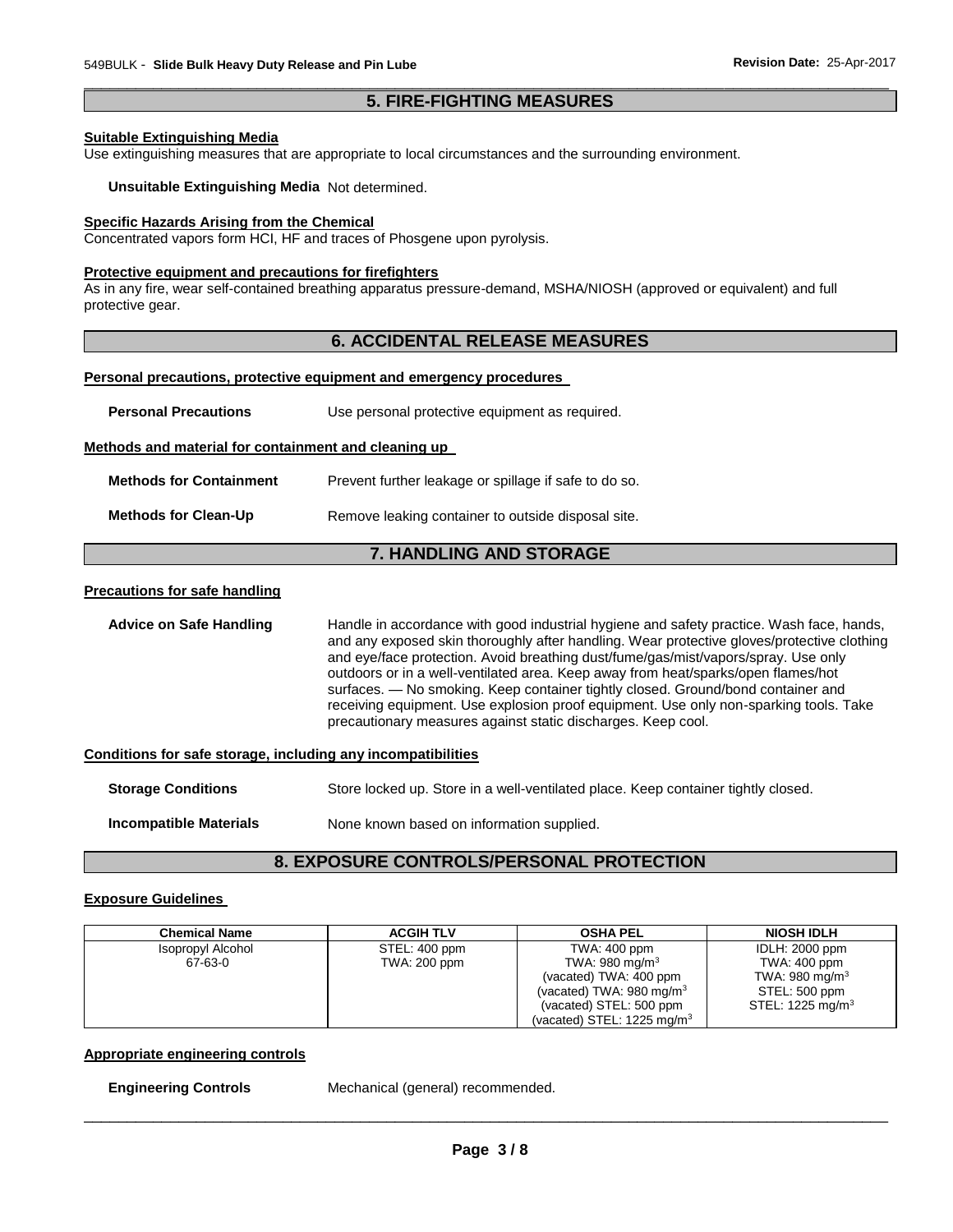### **Individual protection measures, such as personal protective equipment**

**Eye/Face Protection** Proper eye care is needed in all industrial operations.

**Skin and Body Protection** Not needed.

**Respiratory Protection Not needed with adequate ventilation.** 

**General Hygiene Considerations** Handle in accordance with good industrial hygiene and safety practice.

# **9. PHYSICAL AND CHEMICAL PROPERTIES**

\_\_\_\_\_\_\_\_\_\_\_\_\_\_\_\_\_\_\_\_\_\_\_\_\_\_\_\_\_\_\_\_\_\_\_\_\_\_\_\_\_\_\_\_\_\_\_\_\_\_\_\_\_\_\_\_\_\_\_\_\_\_\_\_\_\_\_\_\_\_\_\_\_\_\_\_\_\_\_\_\_\_\_\_\_\_\_\_\_\_\_\_\_

### **Information on basic physical and chemical properties**

| <b>Physical State</b><br>Appearance<br>Color                                                                                                                                                                                                                                                                                                                     | Liquid<br>Pale, tan liquid<br>Pale tan                                                                                                                                    | Odor<br><b>Odor Threshold</b>       | Not determined<br>Not determined |
|------------------------------------------------------------------------------------------------------------------------------------------------------------------------------------------------------------------------------------------------------------------------------------------------------------------------------------------------------------------|---------------------------------------------------------------------------------------------------------------------------------------------------------------------------|-------------------------------------|----------------------------------|
| <b>Property</b><br>рH<br><b>Melting Point/Freezing Point</b><br><b>Boiling Point/Boiling Range</b><br><b>Flash Point</b>                                                                                                                                                                                                                                         | Values<br>Not determined<br>$<$ -67.8 °C / $<$ -90 °F<br>39.4-40.6 °C / 103-105 °F<br>11.7 °C / 53 °F                                                                     | Remarks • Method                    |                                  |
| <b>Evaporation Rate</b><br><b>Flammability (Solid, Gas)</b><br><b>Upper Flammability Limits</b><br><b>Lower Flammability Limit</b><br><b>Vapor Pressure</b>                                                                                                                                                                                                      | >1.7<br>Liquid-Not applicable<br>10.0%<br>1.0%<br>350 mm Hg                                                                                                               | <b>Minutes</b><br>@ 21 ° C (70 ° F) |                                  |
| <b>Vapor Density</b><br><b>Specific Gravity</b><br><b>Water Solubility</b><br>Solubility in other solvents<br><b>Partition Coefficient</b><br><b>Auto-ignition Temperature</b><br><b>Decomposition Temperature</b><br><b>Kinematic Viscosity</b><br><b>Dynamic Viscosity</b><br><b>Explosive Properties</b><br><b>Oxidizing Properties</b><br><b>VOC Content</b> | >1<br>0.791<br>Nil<br>Not determined<br>Not determined<br>Not determined<br>Not determined<br>Not determined<br>Not determined<br>Not determined<br>Not determined<br>96% | $(Air=1)$<br>(Water = 1)            |                                  |

# **10. STABILITY AND REACTIVITY**

### **Reactivity**

Not reactive under normal conditions.

#### **Chemical Stability**

Stable under recommended storage conditions.

### **Possibility of Hazardous Reactions**

None under normal processing.

### **Hazardous Polymerization** Under normal conditions of storage and use, hazardous polymerization will not occur.

### **Conditions to Avoid**

Open flames and hot glowing objects.

### **Incompatible Materials**

None known based on information supplied.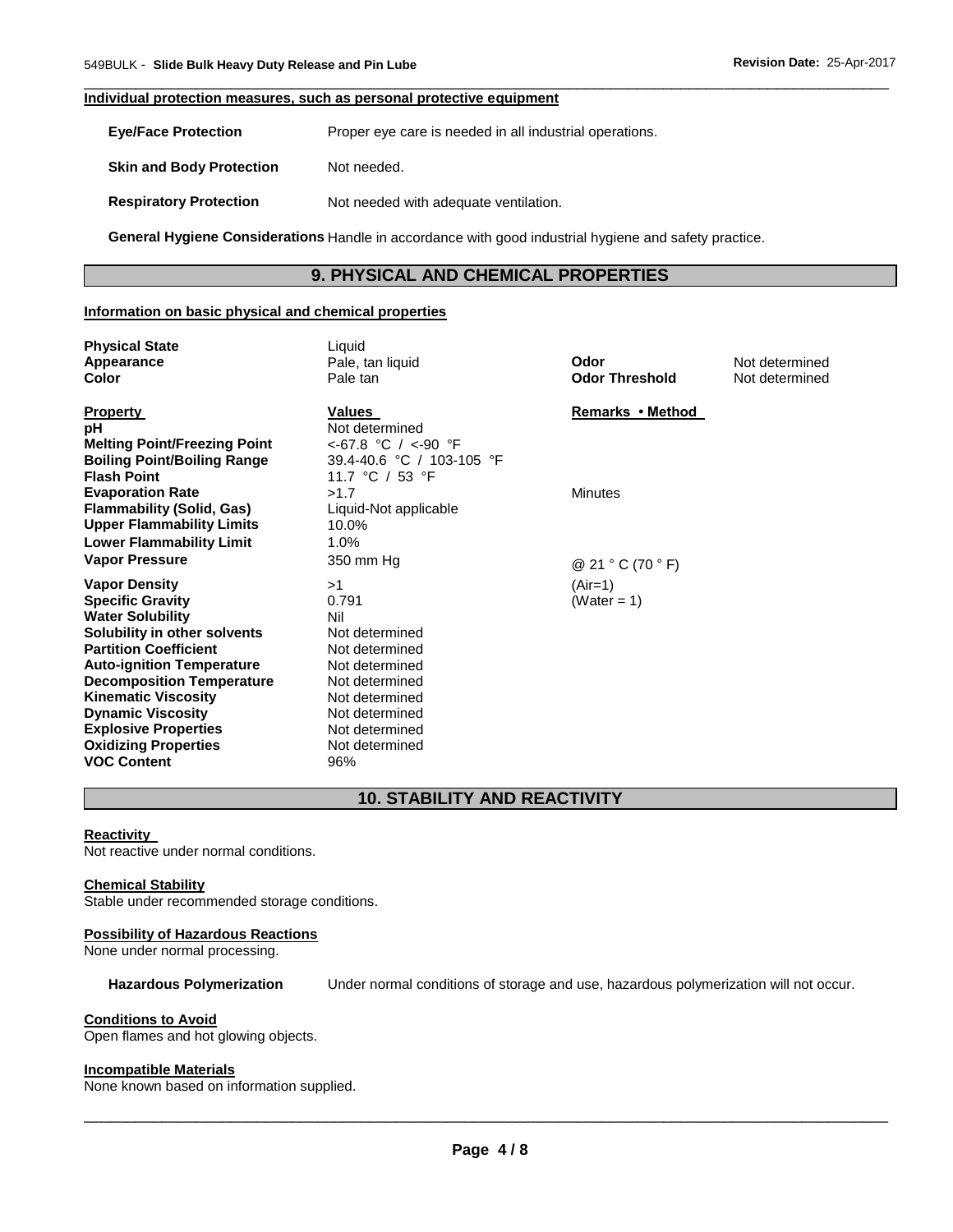#### **Hazardous Decomposition Products**

None known based on information supplied.

### **11. TOXICOLOGICAL INFORMATION**

\_\_\_\_\_\_\_\_\_\_\_\_\_\_\_\_\_\_\_\_\_\_\_\_\_\_\_\_\_\_\_\_\_\_\_\_\_\_\_\_\_\_\_\_\_\_\_\_\_\_\_\_\_\_\_\_\_\_\_\_\_\_\_\_\_\_\_\_\_\_\_\_\_\_\_\_\_\_\_\_\_\_\_\_\_\_\_\_\_\_\_\_\_

#### **Information on likely routes of exposure**

| <b>Product Information</b> |                                |
|----------------------------|--------------------------------|
| <b>Eye Contact</b>         | Causes serious eye irritation. |
| <b>Skin Contact</b>        | Avoid contact with skin.       |
| <b>Inhalation</b>          | Do not inhale.                 |
| Ingestion                  | May be harmful if swallowed.   |

### **Component Information**

| <b>Chemical Name</b>            | Oral LD50            | Dermal LD50                                              | <b>Inhalation LC50</b>              |
|---------------------------------|----------------------|----------------------------------------------------------|-------------------------------------|
| Isopropyl Alcohol<br>67-63-0    | $= 1870$ mg/kg (Rat) | $= 4059$ mg/kg (Rabbit)                                  | = 72600 mg/m <sup>3</sup> (Rat) 4 h |
| Polyalkyene Glycol<br>9003-13-8 | $= 9100$ mg/kg (Rat) | $= 21200 \mu L/kg$ (Rabbit) = 13340<br>(Rabbit)<br>mg/kg |                                     |

#### **Information on physical, chemical and toxicological effects**

**Symptoms** Please see section 4 of this SDS for symptoms.

#### **Delayed and immediate effects as well as chronic effects from short and long-term exposure**

**Carcinogenicity** Isopropyl Alcohol (IPA) is an IARC Monograph Group 3 chemical. IPA is a Group 1 when manufactured by the strong-acid process.

| <b>Chemical Name</b>                   | <b>ACGIH</b> | <b>IARC</b> | <b>NTP</b> | <b>OCUA</b><br>və⊓r |
|----------------------------------------|--------------|-------------|------------|---------------------|
| . .<br>Alcohol<br>.sopropyl<br>67-63-0 |              | Group       |            |                     |

#### **Legend**

*IARC (International Agency for Research on Cancer)*

*Group 3 IARC components are "not classifiable as human carcinogens"* 

*OSHA (Occupational Safety and Health Administration of the US Department of Labor)*

*X - Present* 

**STOT - single exposure** May cause drowsiness or dizziness.

#### **Numerical measures of toxicity**

Not determined

# **12. ECOLOGICAL INFORMATION**

#### **Ecotoxicity**

The product is not classified as environmentally hazardous. However, this does not exclude the possibility that large or frequent spills can have a harmful or damaging effect on the environment.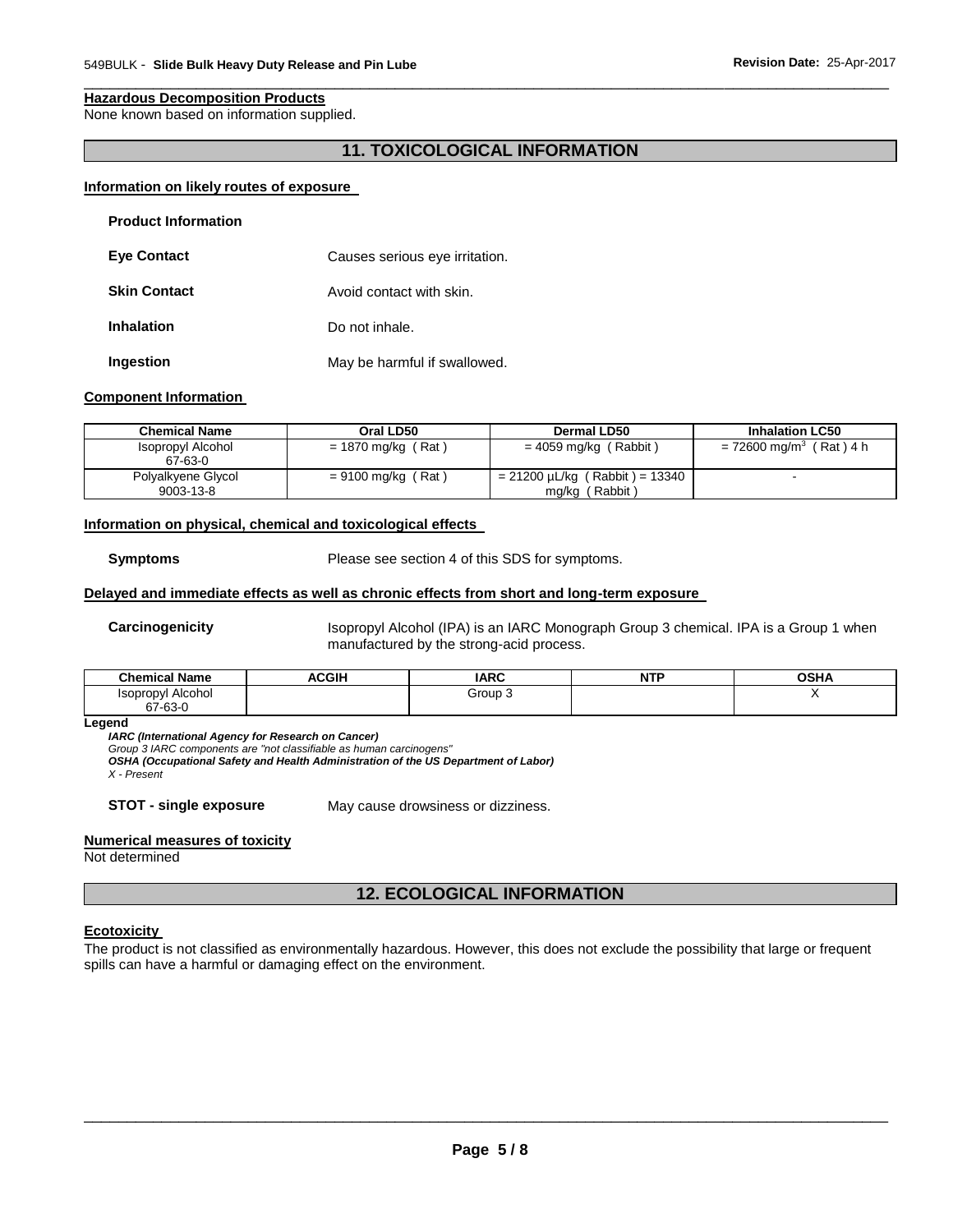### **Component Information**

| <b>Chemical Name</b>         | Algae/aguatic plants                                                                               | <b>Fish</b>                                                                                                                                                           | <b>Toxicity to</b><br>microorganisms | <b>Crustacea</b>                       |
|------------------------------|----------------------------------------------------------------------------------------------------|-----------------------------------------------------------------------------------------------------------------------------------------------------------------------|--------------------------------------|----------------------------------------|
| Isopropyl Alcohol<br>67-63-0 | 1000: 96 h Desmodesmus<br>subspicatus mg/L EC50<br>1000: 72 h Desmodesmus<br>subspicatus mg/L EC50 | 9640: 96 h Pimephales<br>promelas mg/L LC50 flow-<br>through 1400000: 96 h<br>Lepomis macrochirus µg/L<br>LC50 11130: 96 h<br>Pimephales promelas mg/L<br>LC50 static |                                      | 13299: 48 h Daphnia magna<br>mg/L EC50 |
|                              |                                                                                                    |                                                                                                                                                                       |                                      |                                        |

\_\_\_\_\_\_\_\_\_\_\_\_\_\_\_\_\_\_\_\_\_\_\_\_\_\_\_\_\_\_\_\_\_\_\_\_\_\_\_\_\_\_\_\_\_\_\_\_\_\_\_\_\_\_\_\_\_\_\_\_\_\_\_\_\_\_\_\_\_\_\_\_\_\_\_\_\_\_\_\_\_\_\_\_\_\_\_\_\_\_\_\_\_

### **Persistence/Degradability**

Not determined.

### **Bioaccumulation**

Not determined.

### **Mobility**

| <b>Chemical Name</b>         | <b>Partition Coefficient</b> |
|------------------------------|------------------------------|
| Isopropyl Alcohol<br>67-63-0 | 0.05                         |
|                              |                              |

### **Other Adverse Effects**

Not determined

### **13. DISPOSAL CONSIDERATIONS**

### **Waste Treatment Methods**

| Disposal of Wastes     | Disposal should be in accordance with applicable regional, national and local laws and<br>regulations. |
|------------------------|--------------------------------------------------------------------------------------------------------|
| Contaminated Packaging | Disposal should be in accordance with applicable regional, national and local laws and<br>regulations. |

### **California Hazardous Waste Status**

| <b>Chemical Name</b>     | California Hazardous Waste Status |
|--------------------------|-----------------------------------|
| <b>Isopropyl Alcohol</b> | Toxic                             |
| 67-63-0                  | Ignitable                         |

### **14. TRANSPORT INFORMATION**

Note **Note When shipped in containers of .3 gallons (1 L) or less this material may be reclassified in** accordance with DOT regulation 49 CFR 173.150/ IATA DGR packing instruction Y341/ IMDG Code 3.4 as: Limited Quantity.

**DOT** 

| UN/ID No                    | UN1219                     |
|-----------------------------|----------------------------|
| <b>Proper Shipping Name</b> | Isopropyl alcohol solution |
| <b>Hazard Class</b>         | З                          |
| <b>Packing Group</b>        | Ш                          |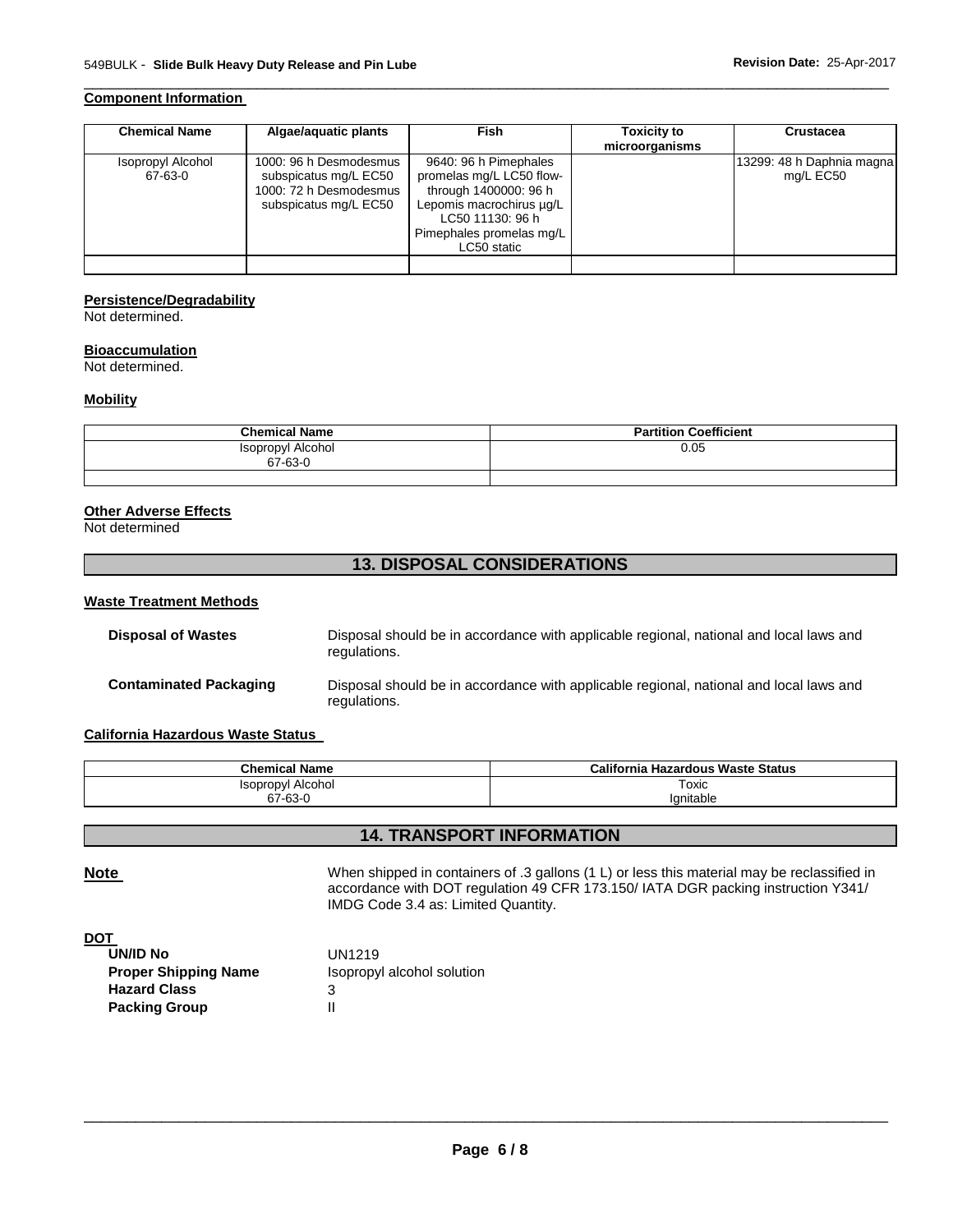| <b>IATA</b>                 |                            |
|-----------------------------|----------------------------|
| <b>UN/ID No</b>             | UN1219                     |
| <b>Proper Shipping Name</b> | Isopropyl alcohol solution |
| <b>Hazard Class</b>         | 3                          |
| <b>Packing Group</b>        |                            |
| <b>IMDG</b>                 |                            |
| <b>UN/ID No</b>             | UN1219                     |
| <b>Proper Shipping Name</b> | Isopropyl alcohol solution |
| <b>Hazard Class</b>         | 3                          |

# **15. REGULATORY INFORMATION**

\_\_\_\_\_\_\_\_\_\_\_\_\_\_\_\_\_\_\_\_\_\_\_\_\_\_\_\_\_\_\_\_\_\_\_\_\_\_\_\_\_\_\_\_\_\_\_\_\_\_\_\_\_\_\_\_\_\_\_\_\_\_\_\_\_\_\_\_\_\_\_\_\_\_\_\_\_\_\_\_\_\_\_\_\_\_\_\_\_\_\_\_\_

### **International Inventories**

**Packing Group** II

| <b>Chemical Name</b>            | TSCA    | DSL | <b>NDSL</b> | <b>EINECS</b> | <b>ELINCS</b> | <b>ENCS</b> | <b>IECSC</b> | <b>KECL</b> | <b>PICCS</b> | <b>AICS</b> |
|---------------------------------|---------|-----|-------------|---------------|---------------|-------------|--------------|-------------|--------------|-------------|
| Isopropyl Alcohol               | Present |     |             | Present       |               | Present     |              | Present     |              |             |
| Polyalkyene Glycol<br>9003-13-8 | Present |     |             |               |               | Present     |              | Present     |              |             |

### **Legend:**

*TSCA - United States Toxic Substances Control Act Section 8(b) Inventory* 

*DSL/NDSL - Canadian Domestic Substances List/Non-Domestic Substances List* 

*EINECS/ELINCS - European Inventory of Existing Chemical Substances/European List of Notified Chemical Substances* 

*ENCS - Japan Existing and New Chemical Substances* 

*IECSC - China Inventory of Existing Chemical Substances* 

*KECL - Korean Existing and Evaluated Chemical Substances* 

*PICCS - Philippines Inventory of Chemicals and Chemical Substances* 

*AICS - Australian Inventory of Chemical Substances* 

### **US Federal Regulations**

### **CERCLA**

This material, as supplied, does not contain any substances regulated as hazardous substances under the Comprehensive Environmental Response Compensation and Liability Act (CERCLA) (40 CFR 302) or the Superfund Amendments and Reauthorization Act (SARA) (40 CFR 355).

### **SARA 313**

| <b>Chemical Name</b>                  | CAS No       | Weight-% | <b>SARA 313 -</b><br><b>Threshold</b><br>Values % |
|---------------------------------------|--------------|----------|---------------------------------------------------|
| Alcohol - 67-63-0<br><b>Isopropyl</b> | 7-63-0<br>67 | 90-99    | ں. ا                                              |

### **CWA (Clean Water Act)**

This product does not contain any substances regulated as pollutants pursuant to the Clean Water Act (40 CFR 122.21 and 40 CFR 122.42)

### **US State Regulations**

### **California Proposition 65**

This product does not contain any Proposition 65 chemicals.

### **U.S. State Right-to-Know Regulations**

| <b>Chemical Name</b>        | <b>New</b><br>Jersev | asachusetts۔۔۔۔<br>ма | Pennsylvania |
|-----------------------------|----------------------|-----------------------|--------------|
| Alcohol<br><b>Isopropyl</b> |                      |                       |              |
| --<br>$7 - 63 - 0$          |                      |                       |              |